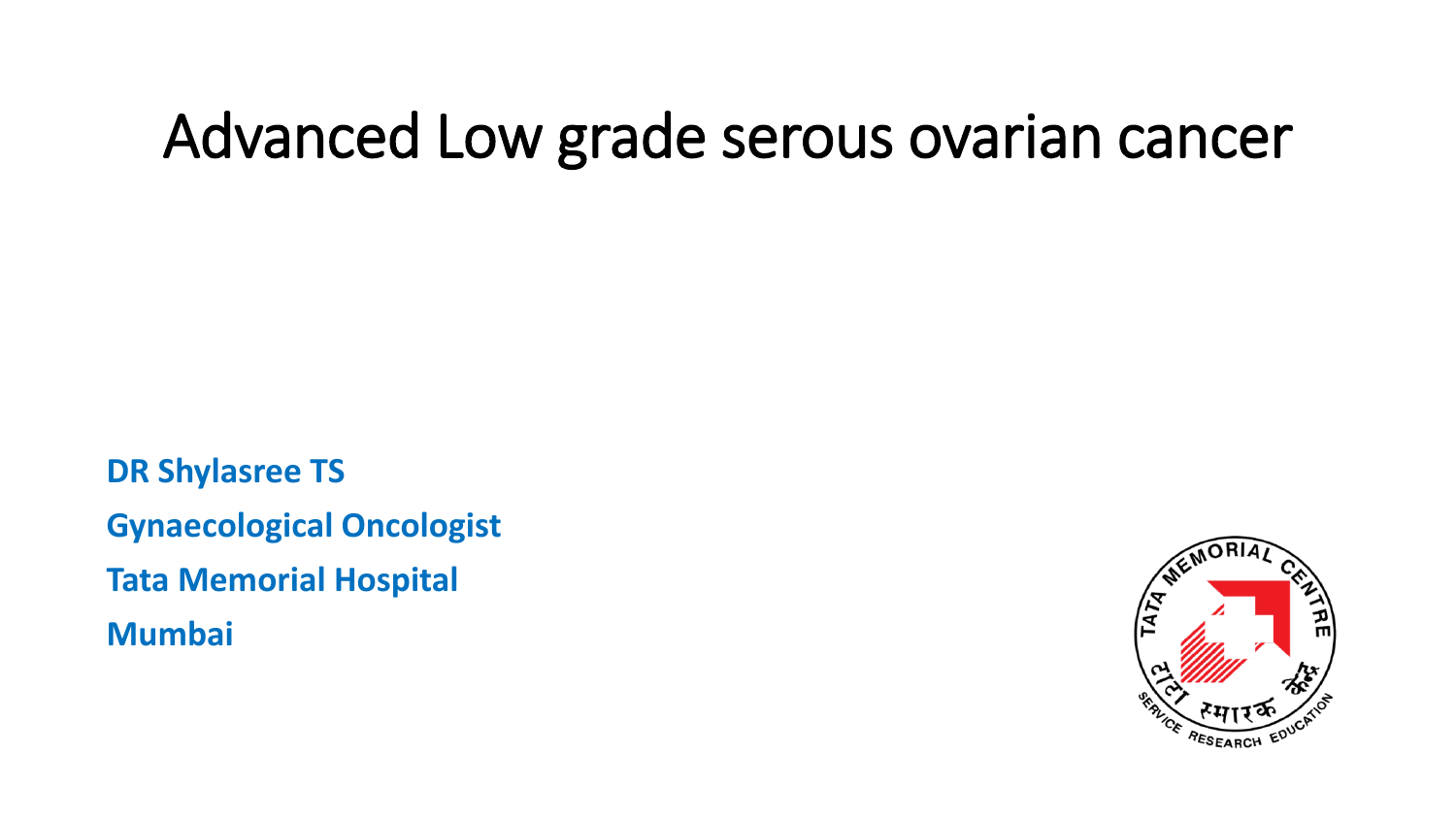#### Hierarchy of aggression of ovarian tumors BIOLOGY

#### 1. Benign

2. Serous borderline tumor/Atypical proliferative Serous tumor

(Mild to moderate cytological atypia , no stromal invasion, detached cell clusters)

3. Micropapillary variant Serous borderline tumor/ Noninvasive implants

4. Low grade Serous carcinoma ( new WHO: invasive implants is LGCS )

5. High grade serous ovarian cancer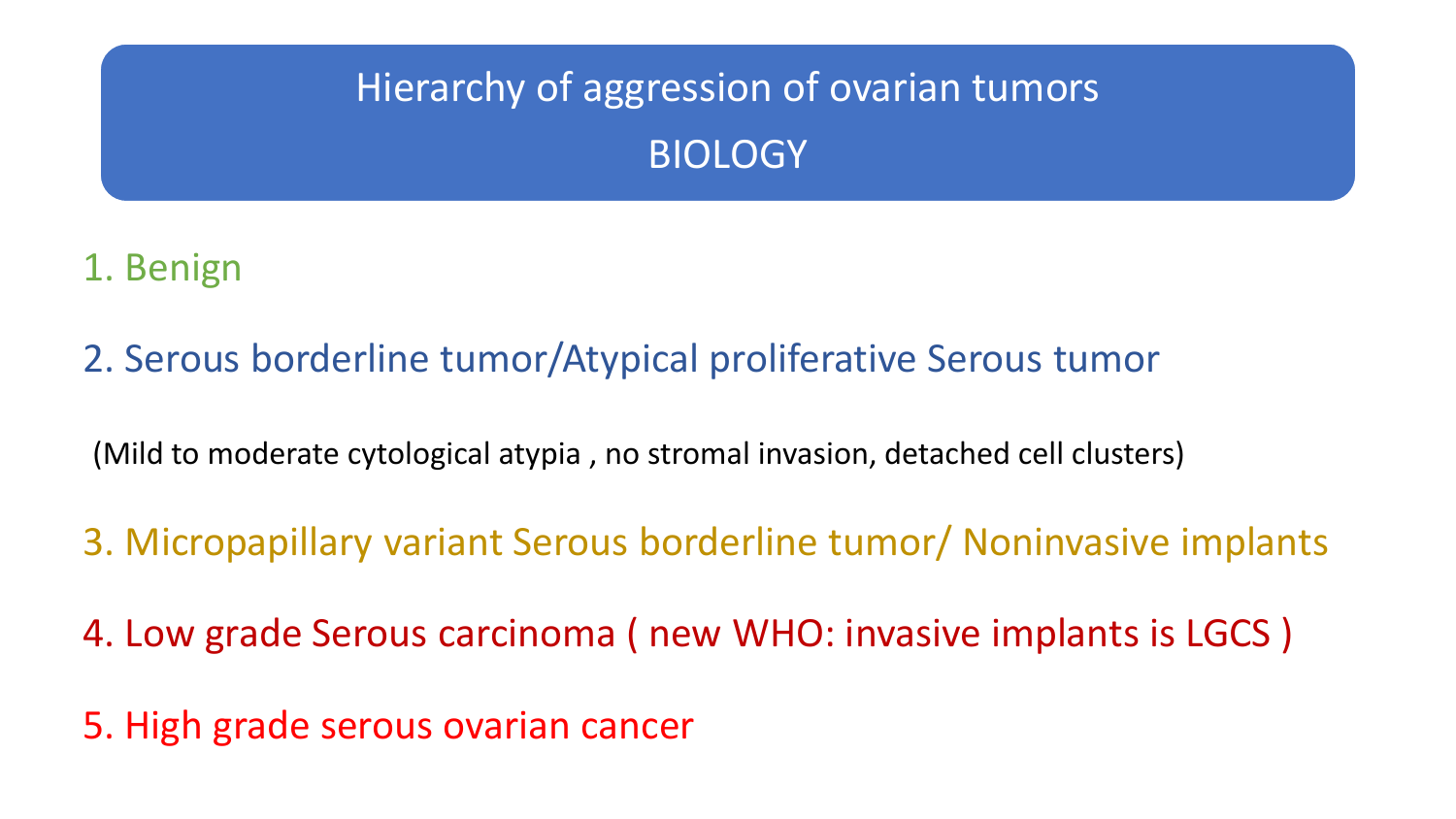### Types of ovarian serous carcinomas

#### • Low grade

mild to moderate nuclear atypia, uniform nuclei mitoses 1-2/10hpf,

no necrosis or mutinucleate tumour cells

**SBOT with invasive implant is LGCS (new WHO)**

• High grade

marked nuclear atypia,

mitoses 12/10hpf

Presence of necrosis and multinucleate tumour cells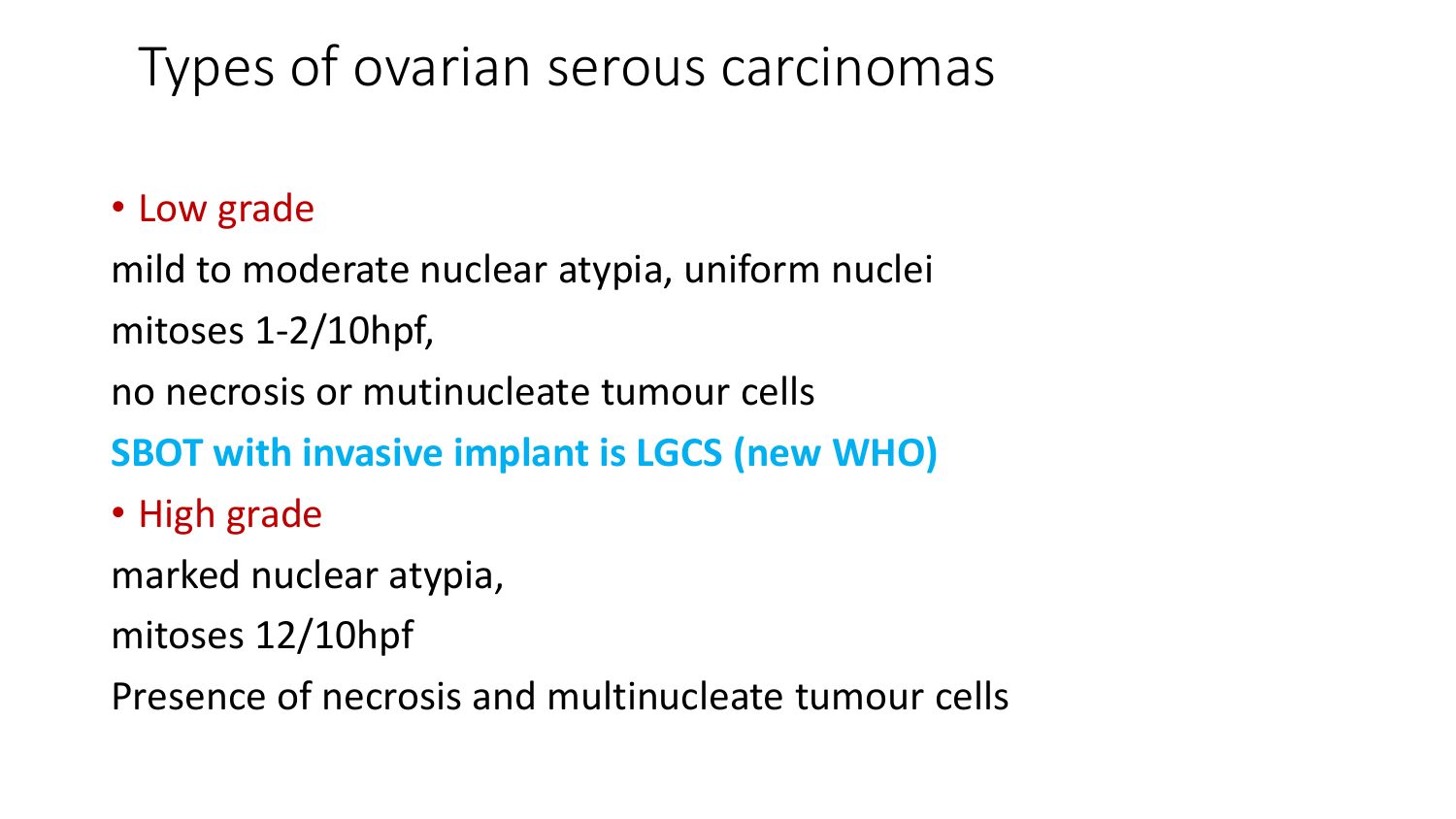# Molecular signatures and markers

|                            | <b>LGCS</b>                           | <b>SBOT</b>                         | <b>HGCS</b>                                                   |
|----------------------------|---------------------------------------|-------------------------------------|---------------------------------------------------------------|
| Molecular<br>abnormalities | 20-40%-KRAS,<br>$5% -$<br><b>BRAF</b> | 60%-KRAS, BRAF                      | 80%-TP53 mutated,<br>BRCA1, BRCA2                             |
| <b>IHC</b>                 | WT1, PAX8,<br>ER / PR positive        | WT1, PAX8,<br><b>ER/PR positive</b> | WT1, PAX8,<br><b>Mostly ER, PR</b><br>negative<br>P53 mutated |
| Central mechanism          | MAP kinase path<br>activation         | MAP kinase path<br>activation       | P53 mutation,<br>chromosomal<br>instability                   |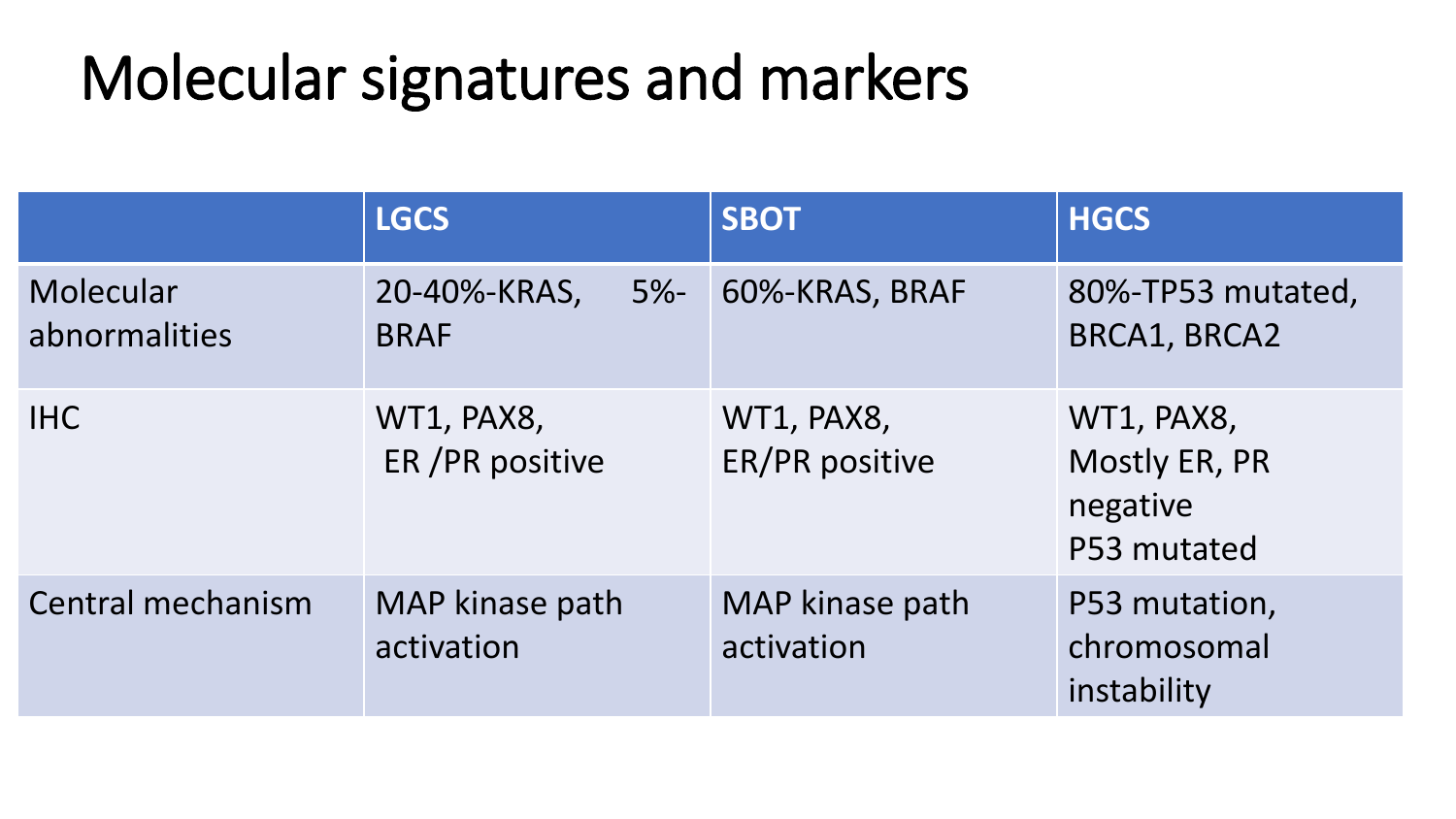### Clinical scenario

|                                         | <b>Borderline Serous</b><br><b>Low grade Serous</b>                                                               |                                             | <b>High grade Serous</b>           |
|-----------------------------------------|-------------------------------------------------------------------------------------------------------------------|---------------------------------------------|------------------------------------|
| Median Age at<br>presentation           | $4th$ decade                                                                                                      | 3 rd -4th decade                            | 6 <sup>th</sup> decade             |
| Symptom                                 | Pelvic pressure and<br>Similar to HGSC,<br>lesser volume ascites<br>mass<br><b>General condition very</b><br>good |                                             | Ascites, metastatic<br>disease     |
| Precursor lesion ???                    | Serous borderline<br>tumor $(60%)$ de novo<br>in ovarian cortex                                                   | Cystadenoma/de<br>novo in ovarian<br>cortex | Tubal intraepithelial<br>Carcinoma |
| Stage at presentation 90 % stage III/IV |                                                                                                                   | 75% stage I                                 | 90% stage III/IV                   |
| ca125                                   | Raised in >80%                                                                                                    | Raised in 25 %                              | Raised in >90%                     |
| CT/USG<br>Stage versus stage            | No distinguishing<br>features                                                                                     | No distinguishing<br>features               | No distinguishing<br>features      |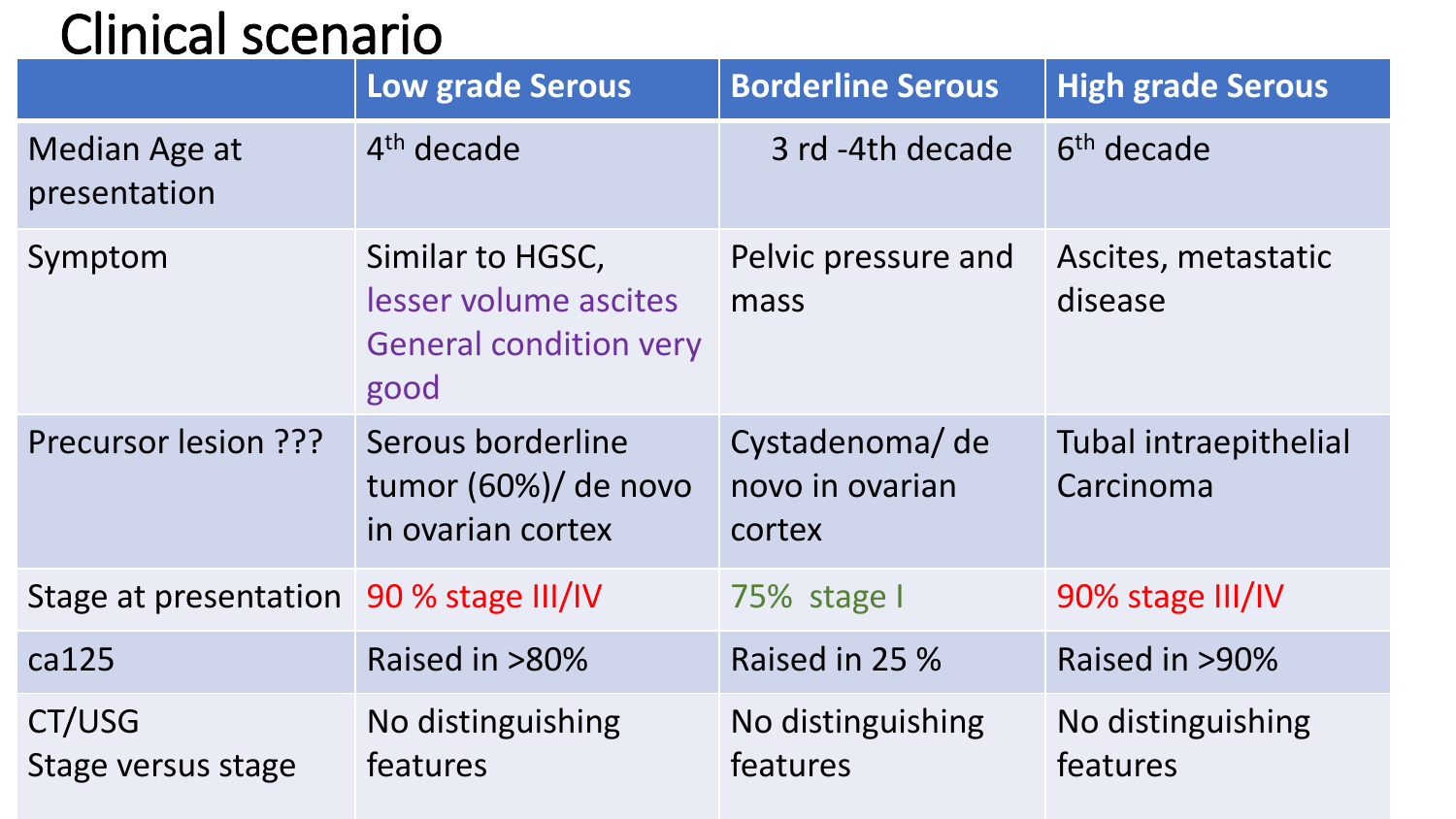#### Determinants of Survival in ovarian cancer

- Stage of disease
- Grade of tumor (biology)

Based primarily of nuclear atypia ( < 3 fold variation)

Secondary criteria – mitotic index (<12 MF/10HPF)

• Residual disease at the end of treatment

|            | Low grade Serous   Borderline Serous |                              | High grade Serous |
|------------|--------------------------------------|------------------------------|-------------------|
| Median OS  | 85 months                            | 97% 10 yr survival           | 36 months         |
| Recurrence | Recur as LGSC                        | 80% recur as borderline/LGSC | recur as HGSC     |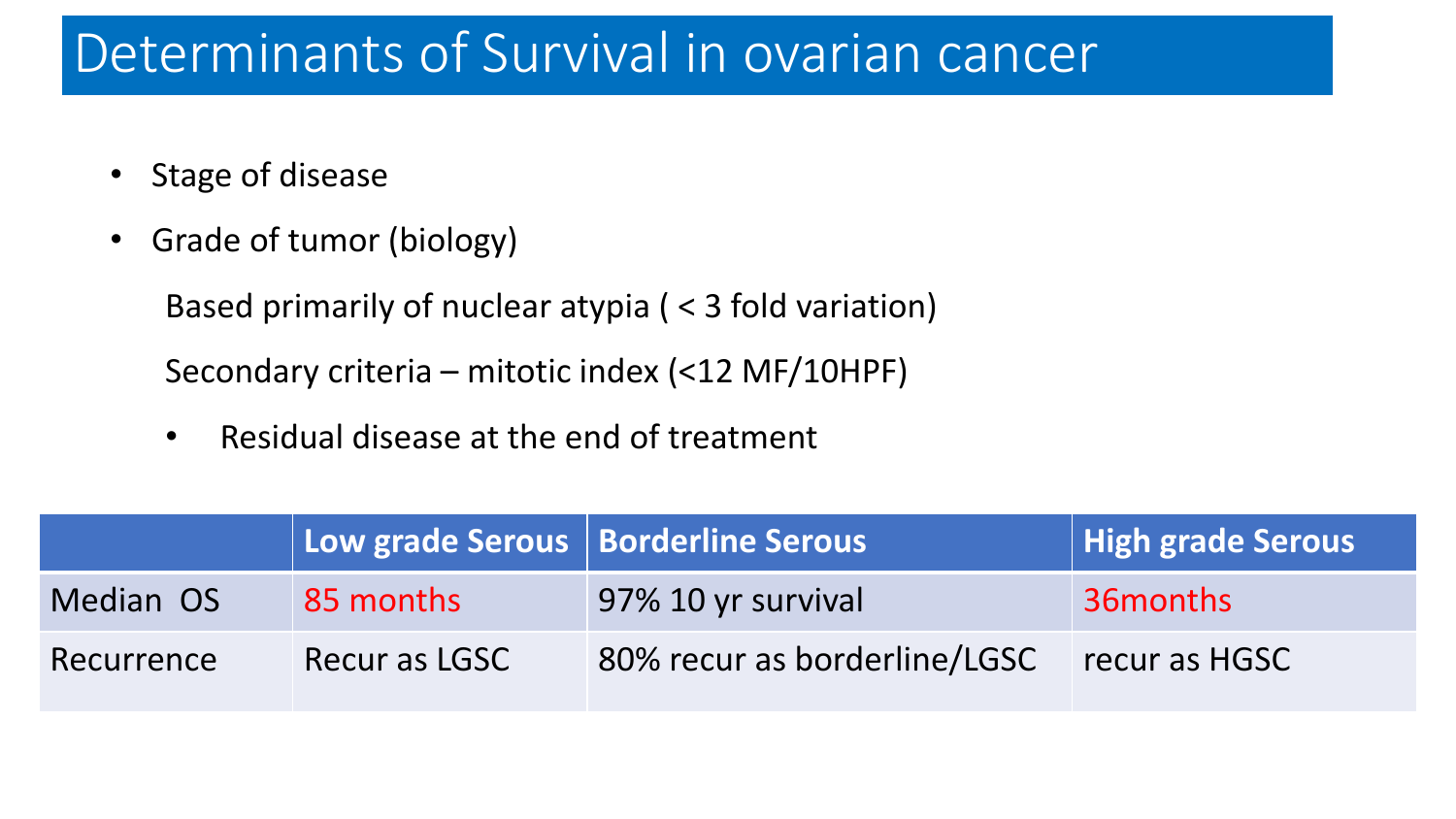# Management Options & efficacy

|                                  | Low grade Serous                              | <b>Borderline</b>                              | <b>High grade Serous</b> |
|----------------------------------|-----------------------------------------------|------------------------------------------------|--------------------------|
| Surgery                          | Mainstay<br>? Fertility<br>preservation       | Mainstay-<br>fertility/hormone<br>preservation | mainstay                 |
| <b>Traditional Chemo</b>         | 10-20% response,<br>largely not<br>responsive | No role                                        | 90%                      |
| Hormonal therapy?<br>Maintenance | ? Prolonging dfs/os                           | No role                                        | Metronomic               |
|                                  |                                               |                                                |                          |
| Recurrence rate                  | 30-45%                                        | 15%                                            | 85%                      |
| Median time to recur             | $2-3yr$                                       | $3-8yr$                                        | $1-2yr$                  |